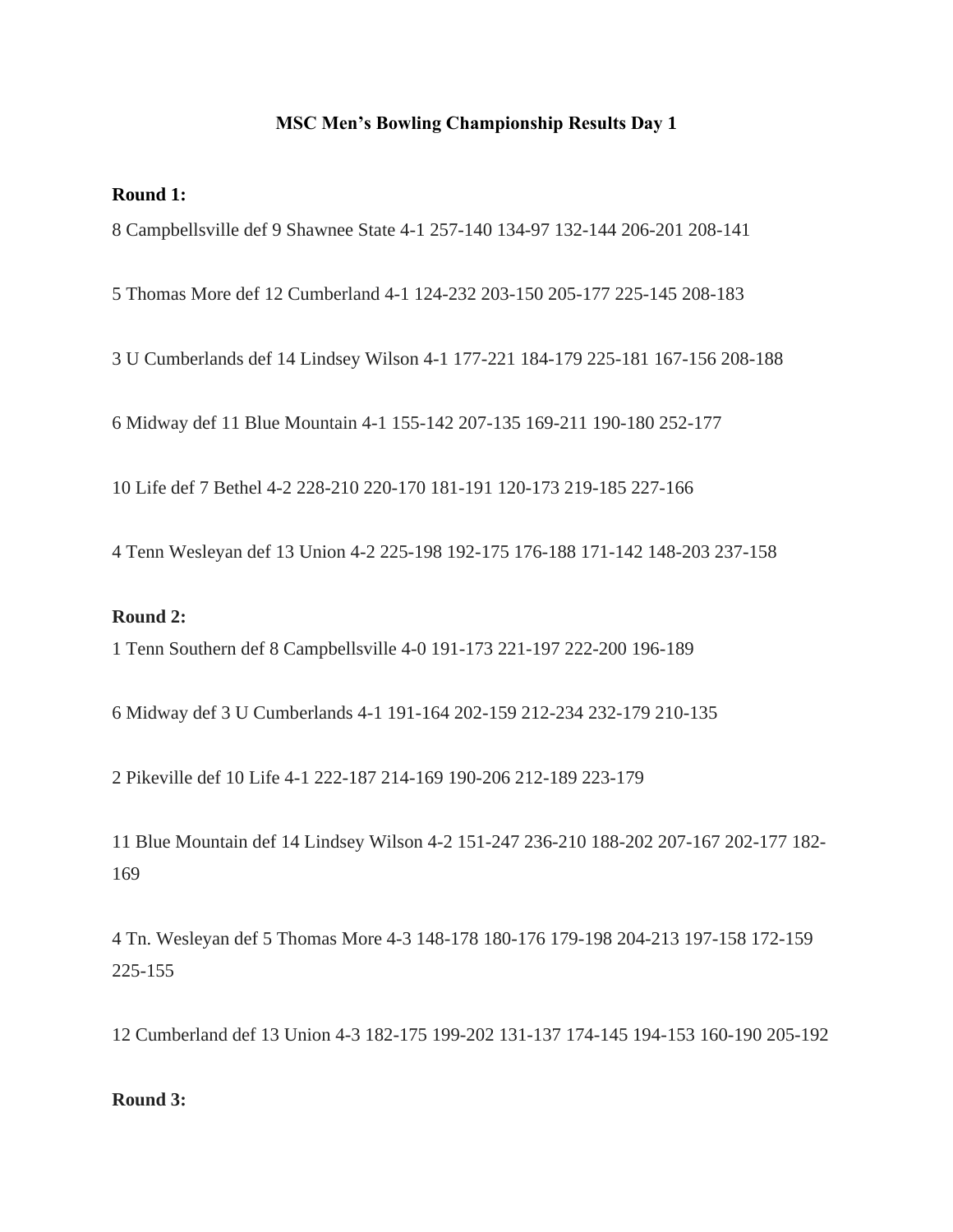12 Cumberland def 3 U Cumberlands 4-0 167-146 224-187 158-150 204-174

10 Life def 9 Shawnee State 4-1 177-168 143-181 202-192 212-148 223-142

7 Bethel def 8 Campbellsville 4-1 214-201 141-180 205-191 174-164 189-152

5 Thomas More def 11 Blue Mountain 4-3 172-166 202-174 197-213 155-162 210-147 174-191 176-150

# **Round 4:**

1 Tn Southern def 4 Tn Wesleyan 4-1 230-257 222-132 175-173 202-197 212-120

5 Thomas More def 7 Bethel 4-3 184-183 201-167 220-179 191-203 189-194 189-211 226-202

12 Cumberland def 10 Life 4-2 181-190 161-168 183-167 202-163 214-204 245-166

6 Midway def 2 Pikeville 154-172 205-177 178-132 218-203 176-212 216-189

# **Round 5:**

2 Pikeville def. 12 Cumberland 4-0 217-161 197-171 235-158 177-160

4 TN Wesleyan def. 5 Thomas More 4-0 195-168 189-181 186-178 185-163

1 TN Southern dev. 6 Midway 4-3 180-221 192-203 185-218 233-185 257-218 193-171 241-165

## **Saturday's Schedule:**

9:00 AM – 2 Pikeville v 4 TN Wesleyan

11:00 AM – Winner v 6 Midway

1:00 PM – Winner v 1 TN Southern